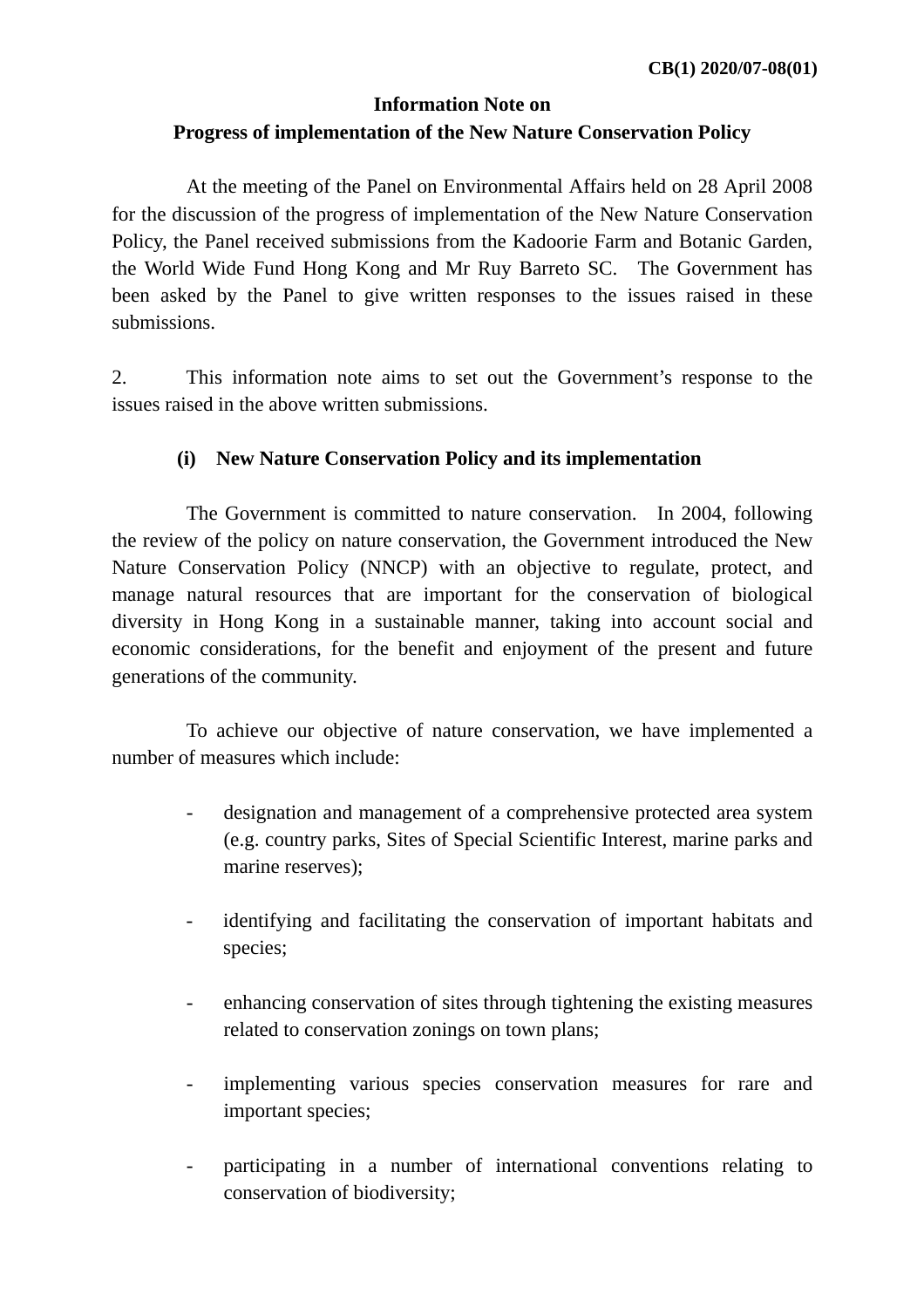- establishing the Hong Kong Wetland Park to promote eco-tourism.

 As a result of the above measures, about 43% of Hong Kong's land area are put under the current protected area system which allows us to enjoy a rich biodiversity. Moreover, a number of species new to Hong Kong and even new to science are also found over the years. There is no doubt that our nature conservation policy and current measures have been successful in contributing towards biodiversity conservation and are in line with the objectives of the Convention on Biological Diversity.

#### **(ii) Conservation of ecologically sensitive land under private ownership**

 The Public-private Partnership (PPP) and Management Agreements (MA) schemes are measures under the NNCP to enhance conservation of ecologically sensitive land under private ownership. In assessing the PPP proposals, due considerations had to be given to the net benefits of the proposals in enhancing conservation of the site, possible adverse environmental impacts arising from the proposed developments, the sustainability of the proposals and the long-term commitment of the proponent, etc. In April 2008, after consulting the Advisory Council on the Environment (ACE), the Government supported the Sha Lo Tung project from the conservation angle.

 As for the pilot MA projects at Fung Yuen and Long Valley, they have been implemented for over two years and reviews of the scheme have shown that they are effective in enhancing the conservation value of the sites. For example, the mean number of birds recorded in Long Valley in the winter of 2006-2007 was 25% higher than that in the winter of 2005-06. The number of bird species recorded in Long Valley has increased from 187 to 211 after the project's implementation. In Fung Yuen, removal of invasive weeds as well as planting of native tree species, larval food plants and nectar plants have also greatly enhanced the habitat's bio-diversity.

 In addition, the MA projects also raised the public and local villagers' awareness of conservation. The non government organizations (NGOs) concerned have built up mutual understanding with local villagers and established channels for dialogue with the local community on nature conservation matters. Through the implementation of the MA projects, additional knowledge and experience on effective management practices for bird and butterfly conservation have been acquired by the NGOs and villagers concerned.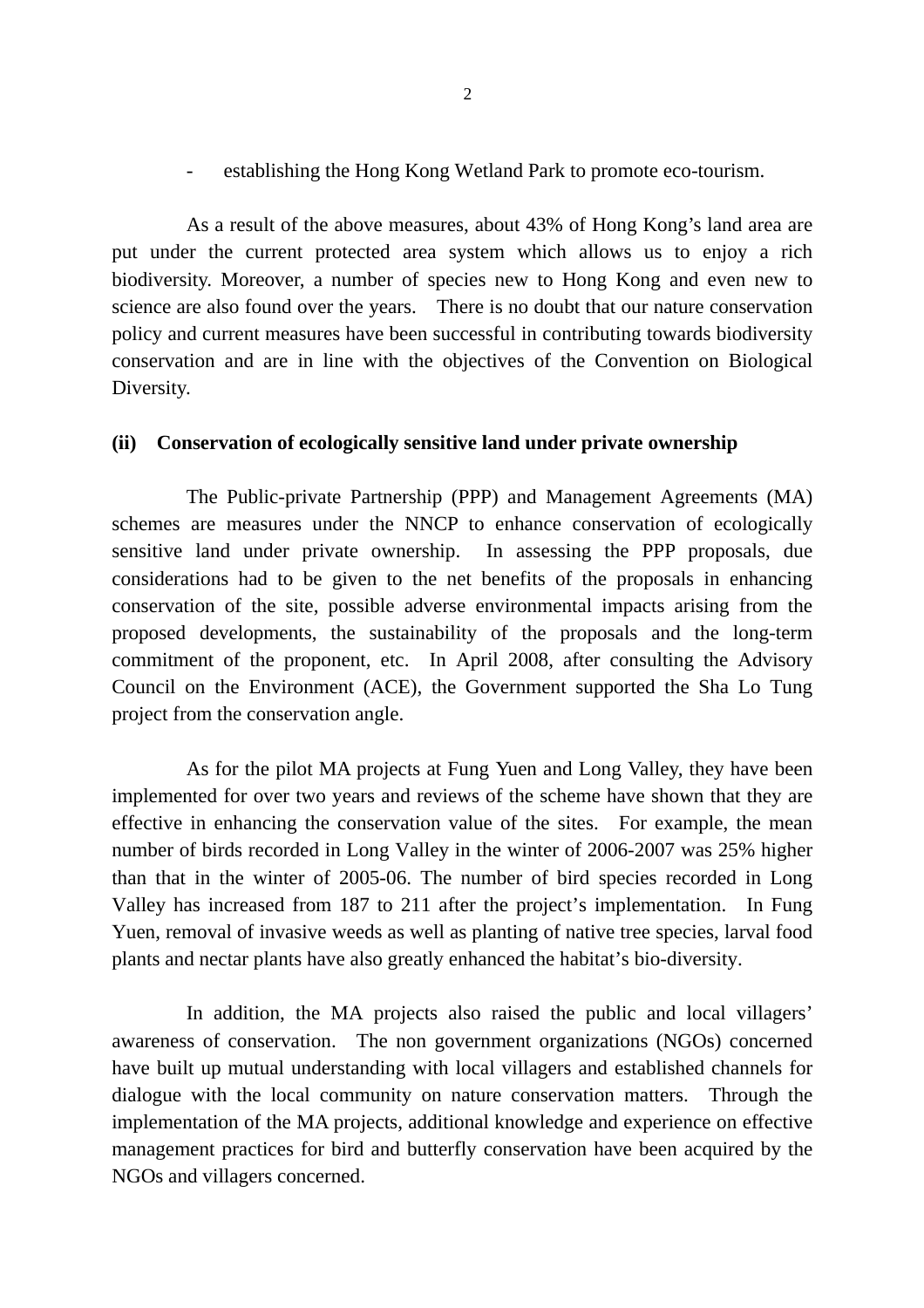To sustain the effectiveness of the MA projects, the Environment and Conservation Fund Committee has agreed to continue support the MA scheme with no deadline for application and no fixed project duration.

#### **(iii) Monitoring of the Priority Sites**

 Under the NNCP, 12 priority sites have been identified for enhanced conservation under a scoring system drawn up by an Expert group. All the 12 priority sites are being closely monitored by AFCD's on-going territory wide ecological surveys. So far, the monitoring results have shown that the site conditions and ecological significance of the priority sites are maintained satisfactorily. During the ecological surveys, new records of various major taxon groups are being found and updated in the priority sites. The relevant information has been provided to NGOs for reference in August last year.

#### **(iv) Setting up of a Centralised Nature Conservation Trust**

 We appreciate that establishing a nature conservation trust may facilitate the pooling of funds from all sectors of the community for the protection and conservation of the natural heritage of Hong Kong. In fact, some applications received under the PPP for nature conservation have proposed the establishment of site-specific trusts to finance the long-term conservation of ecologically sensitive sites. The Government will make reference to the experience of the PPP Pilot Scheme for exploring the possibility of establishing a nature conservation trust in Hong Kong.

### **(v) Review of Environmental Impact Assessment Ordinance (EIAO)**

 The Government has conducted two reviews of the EIAO in 1999 and 2003. Among others, the reviews have recommended that guidance notes be issued to enhance the effectiveness of ecological assessments. Two set of guidance notes were issued in 2002 (GN  $6/2002$ , GN  $7/2002$ )<sup>1</sup> after the first review and two more sets of guidance notes (GN 10/2004 and GN  $11/2004$ )<sup>2</sup> were issued in 2004 to further strengthen ecological assessment practices after the second review. For the time being, there is no plan to amend the EIAO and the Technical Memorandum.

<sup>1</sup> GN 6/2002 Some Observations on Ecological Assessment from the EIA Ordinance Perspective Ecological Baseline Survey for Ecological Assessment

 $\overline{1}$ 

<sup>&</sup>lt;sup>2</sup> GN 10/2004 Methodologies for Terrestrial and Freshwater Ecological Baseline Surveys